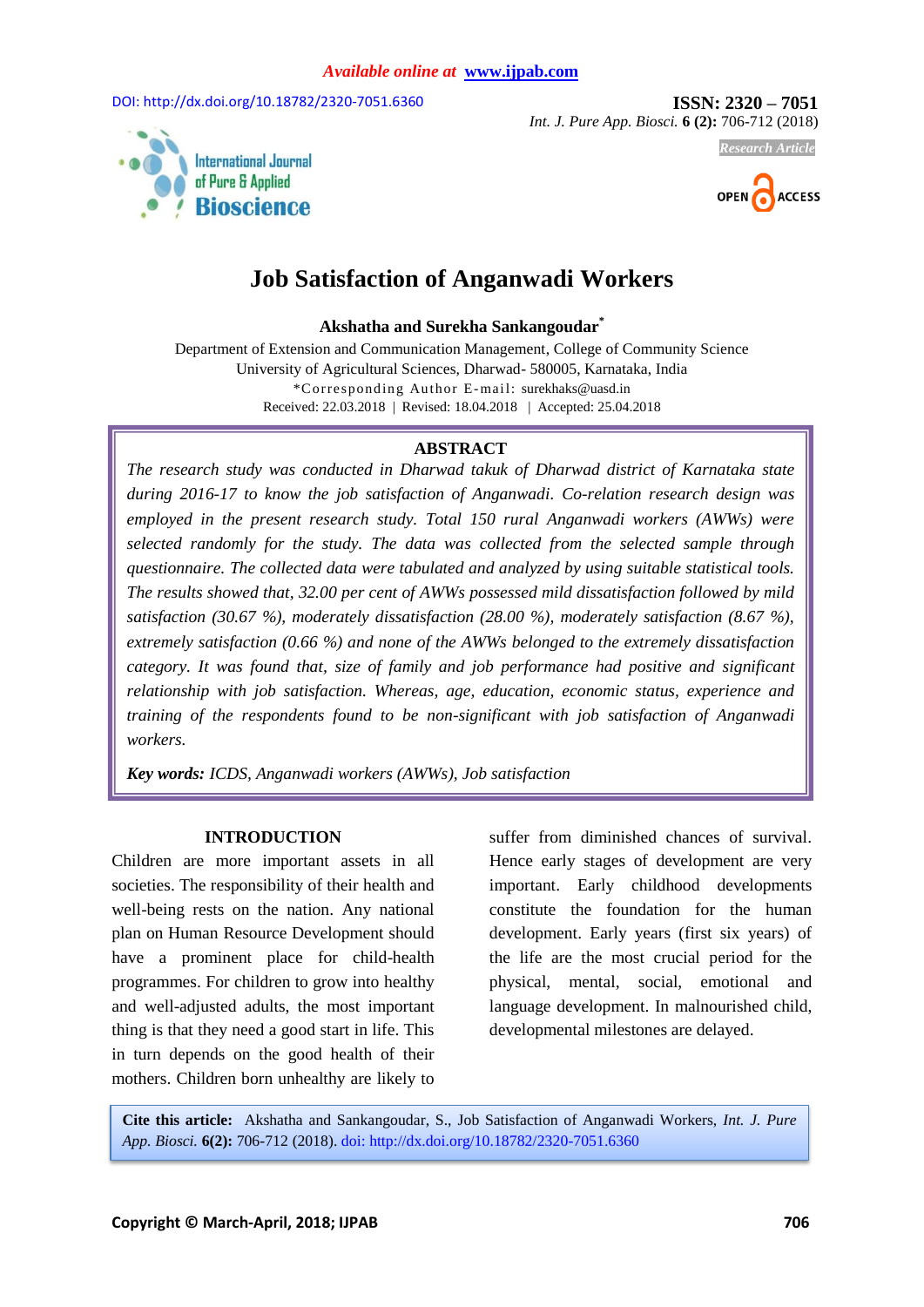Health and nutrition are the most important contributory factors for human resource development. Good nutrition is the fundamental basic requirement for maintenance of positive health. A proper diet is essential from the very early stages of life for growth, development and active life. The early years of zero to three years are crucial periods for brain development which may be adversely affected by malnutrition. India ranked  $2<sup>nd</sup>$  in the world with over 47 per cent of its children exhibiting some degree of malnutrition. Malnutrition tends to have a detrimental impact on the economic growth of nation and affects the overall productivity.

The sub-schemes of ICDS are supplementary nutrition, non-formal preschool education, nutrition and health education, immunization, health check-up and referral services. The Anganwadi is the main centre for the delivery of ICDS services at rural areas. An Anganwadi normally covers a population of 1000 in rural or urban slums area and 700 in tribal areas. It provides services to bridge the caloric gap between the national recommended and average intake of children and women.

Anganwadi is having a Anganwadi worker selected from within the local community. The basic work of anganwadi worker is to take care of neonatal, children, adolescent girls, pregnant women and lactating mothers. Attainment of ICDS programme goals depends heavily upon the effectiveness of the Anganwadi workers, which in turn depends upon their knowledge, attitude, performance and practice.

The success of overall efforts of ICDS scheme largely depends on how well the anganwadi worker performs her job. Motivation was important factor affecting performance. AWWs performance was low because of low motivation which was due to dissatisfaction with their job. Hence, present study was conducted with the objectives of to know the job satisfaction of Anganwadi workers.

#### **MATERIAL AND METHODS**

The study was conducted in Dharwad taluk of Dharwd district during the year 2016-17. The Dharwad taluk comprised of two Integrated Child Development Services (ICDS) projects. One is rural based another one is urban based ICDS project. Among two, rural based ICDS project was selected. A list of all anganwadis in the rural area of Dharwad taluk was obtained from the Child Development Project Office at Dharwad. It was found that there were 302 rural anganwadi centres and 302 rural Anganwadi workers in the 108 villages of Dharwad taluk. Among 302 AWWs, 150 rural AWWs were randomly selected as sample for the study.

In the light of objectives set for the study, variables such as knowledge was taken as the dependent variable and variables such age, education, marital status, caste, type of family, size of family, socio-economic status, experience, training and job performance were taken as independent variables.

The data was collected from the selected sample with the help of questionnaire. The collected data were tabulated and analyzed by using suitable statistical tools. In the present study, scale developed by Kanungo<sup>2</sup>, was used to analyze the job satisfaction of Anganwadi workers with slight modification. According to  $Pool<sup>3</sup>$ , job satisfaction is an attitude that individual maintain about their jobs. The scale consisted of 16 statements the Anganwadi workers were asked to indicate their degree of satisfaction or dissatisfaction for statements and categorized as extremely satisfied, moderately satisfied, mildly satisfied, mildly dissatisfied, moderately dissatisfied and extremely dissatisfied.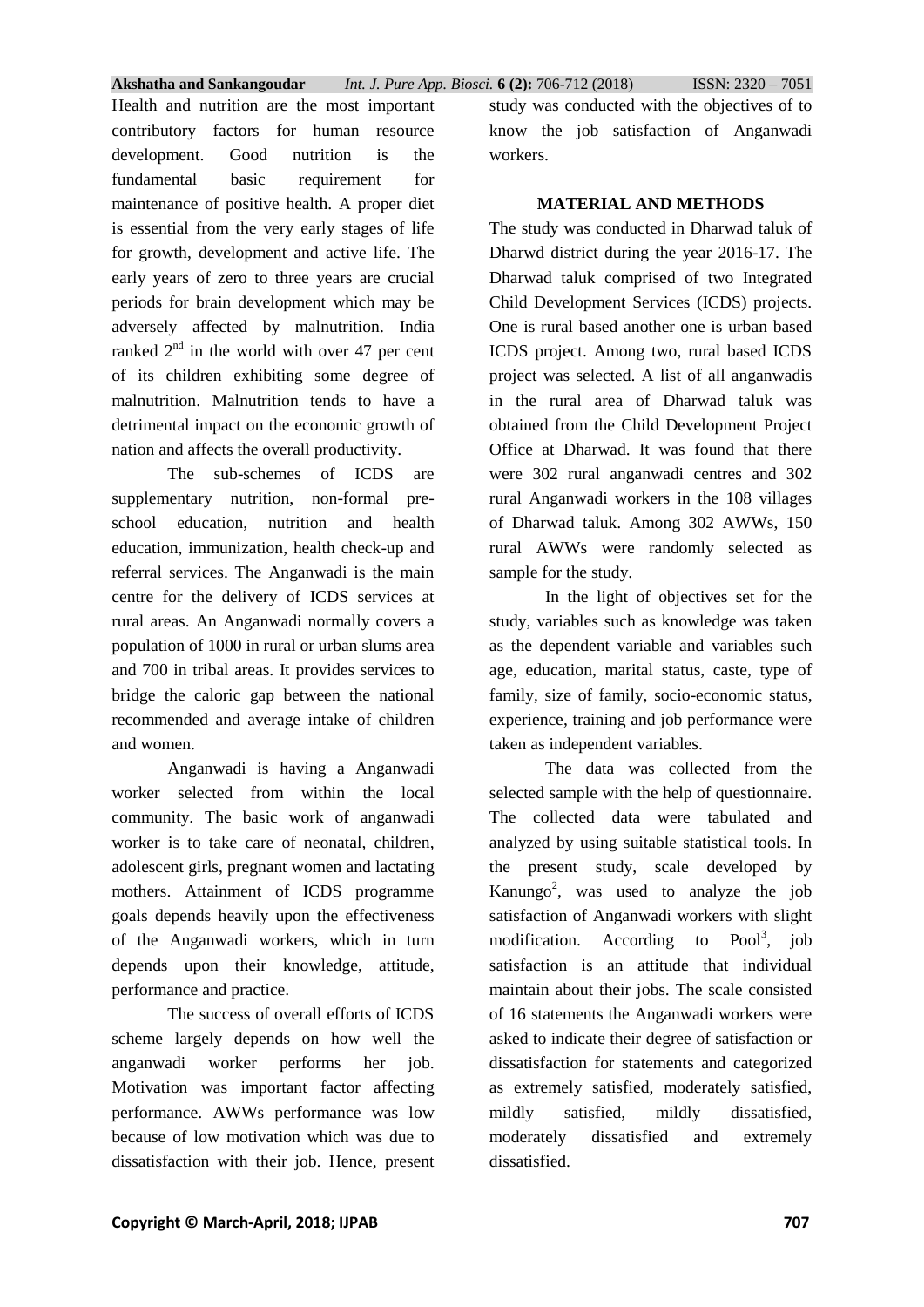#### **Akshatha and Sankangoudar** *Int. J. Pure App. Biosci.* **6 (2):** 706-712 (2018) ISSN: 2320 – 7051

#### **RESULTS AND DISCUSSION Table 1: Profile of Anganwadi workers**

|         |                        |                                            | $n = 150$                                    |                  |  |
|---------|------------------------|--------------------------------------------|----------------------------------------------|------------------|--|
| Sl. No. | <b>Characteristics</b> |                                            | Anganwadi workers<br>Frequency<br>Percentage |                  |  |
|         |                        | Young adulthood (35 and below)             | 72                                           | 48.00            |  |
| 1.      | Age (years)            | Middle adulthood (36-55)                   | 70                                           | 46.67            |  |
|         |                        | Late adulthood(Above 55)                   | 8                                            | 5.33             |  |
| 2.      | Education              | <b>SSLC</b>                                | 93                                           | 62.00            |  |
|         |                        | <b>PUC</b>                                 | 32                                           | 21.34            |  |
|         |                        | Degree                                     | 23                                           | 15.33            |  |
|         |                        | $\overline{P.G.}$                          | 2                                            | 1.33             |  |
|         |                        | Upper caste                                | 58                                           | 38.67            |  |
|         |                        | <b>OBC</b>                                 | 65                                           | 43.33            |  |
| 3.      | Caste                  | Schedule caste                             | 17                                           | 11.33            |  |
|         |                        | Schedule tribe                             | 10                                           | 6.67             |  |
|         | Marital status         | Married                                    | 115                                          | 76.67            |  |
| 4.      |                        | Unmarried                                  | 8                                            | 5.33             |  |
|         |                        | Widow                                      | 27                                           | 18.00            |  |
|         | Family type            | Nuclear family                             | 112                                          | 74.67            |  |
| 5.      |                        | Joint family                               | 38                                           | 25.33            |  |
|         |                        | Small (1-4 members)                        | 94                                           | 62.67            |  |
| 6       | Family size            | Medium (5-8 members)                       | 53                                           | 35.33            |  |
|         |                        | Larger (9 and above)                       | $\overline{3}$                               | 2.00             |  |
|         | Locality               | Local                                      | 146                                          | 97.33            |  |
| 7.      |                        | Outsider                                   | 4                                            | 2.67             |  |
|         | No. of Trainings       | Only one training                          | 100                                          | 66.67            |  |
|         |                        | Two trainings                              | 40                                           | 26.66            |  |
| 8a.     |                        | More than two trainings                    | $\overline{3}$                               | 2.00             |  |
|         |                        | No training                                | $\overline{7}$                               | 4.67             |  |
|         | Type of trainings      | Only one orientation/job training          | 100                                          | 66.67            |  |
|         |                        | Two refresher training                     | 19                                           | 12.67            |  |
| 8b.     |                        | Both orientation and refresher             | 21                                           | 14.00            |  |
|         |                        | Other trainings + orientation/job training | 3                                            | 2.00             |  |
|         |                        | No training                                | $\tau$                                       | 4.67             |  |
|         | Year of experience     | Less than 5 years                          | 28                                           | 18.67            |  |
| 9.      |                        | $6-15$ years                               | 68                                           | 45.33            |  |
|         |                        | $16-25$ years                              | 41                                           | 27.33            |  |
|         |                        | $26-35$ years                              | 13                                           | 8.67             |  |
|         | Socio-economic status  | Upper High $($ >76 $)$                     | $\overline{0}$                               | $\overline{0}$   |  |
|         |                        | High (61-75)                               | $\boldsymbol{0}$                             | $\Omega$         |  |
| 10.     |                        | Upper middle (46-60)                       | 11                                           | 7.33             |  |
|         |                        | Lower middle (31-45)                       | 95                                           | 63.34            |  |
|         |                        | Poor $(16-30)$                             | 44                                           | 29.33            |  |
|         |                        | Very Poor or Below Poverty Line (<15)      | $\boldsymbol{0}$                             | $\boldsymbol{0}$ |  |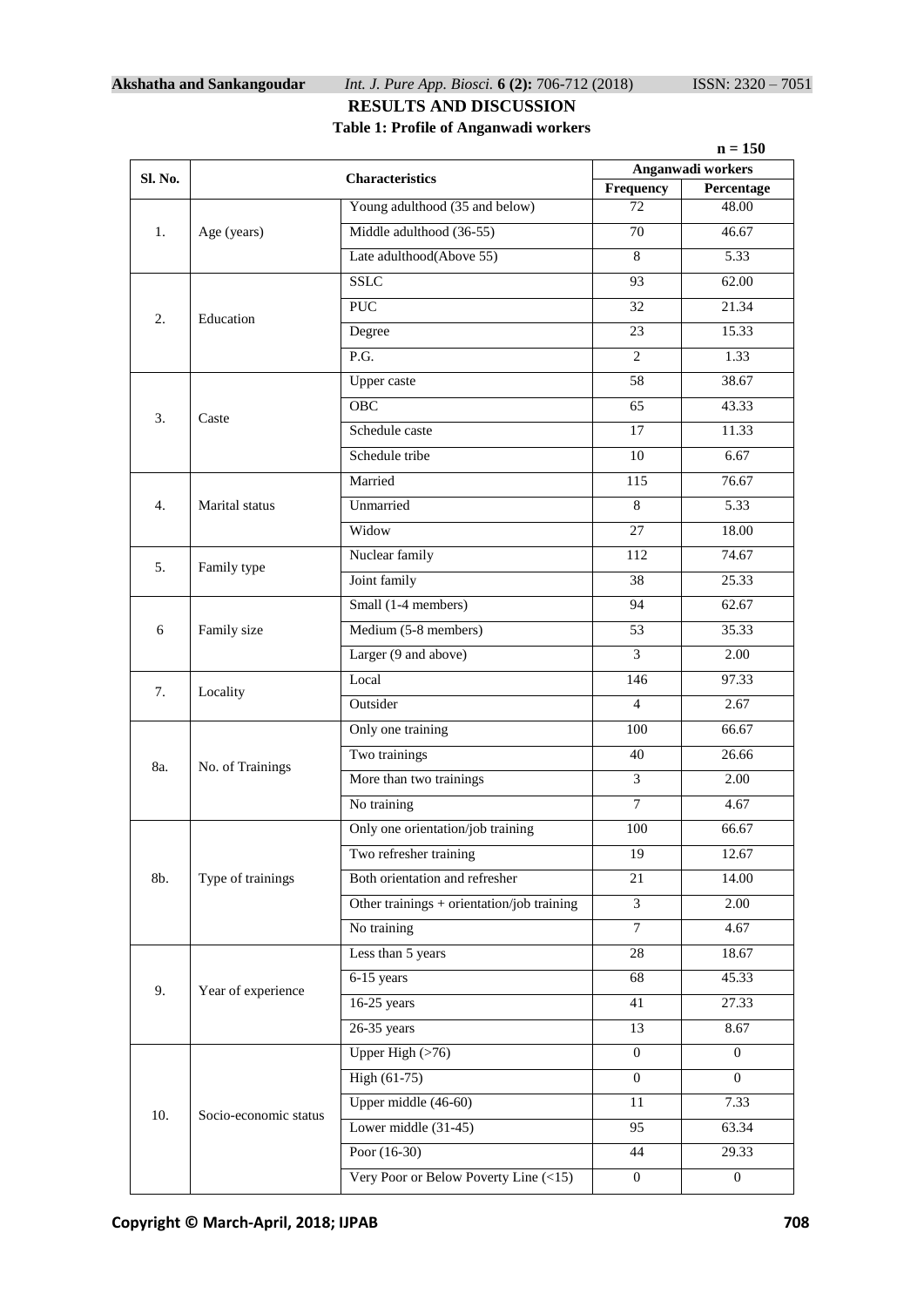# **Age**

The data in the Table 1 showed that, nearly half of the respondents (48.00 %) were in the age group of young adulthood (less than 35 years) followed by middle adulthood group (46.67 %). Because most of the respondents completed their SSLC and joined the job in time as of the state government advertised posts.

#### **Education**

Regarding education 62.00 per cent of AWWs were SSLC, 21.34 per cent were complicated PUC, followed by Degree (15.33 %) and PG (1.33 %). Majority of the respondents completed SSLC, because minimum qualification for appointment of AWW is SSLC as per the norms of the state government and few of the respondents completed PUC, degree and PG.

# **Caste**

From the Table 1 it is clear that, 43.33 per cent of the respondents belonged to OBC followed by upper caste (38.67 %). The possible reason might be that, OBC and upper caste were dominant in the study area and remaining respondents from scheduled caste (11.33 %) and scheduled tribe (6.67 %).

# **Marital status**

With regard to marital status majority of the AWWs (76.67 %) were married. And less number of AWWs were found in widow and unmarried category. In villages parents give more importance to marriage of girls. Since the women after completing their studies they have joined as AWWs. According to Indian law minimum age for marriage is 18 years, respondent were fall under the age group of less than 35 years, so majority of respondents were married.

# **Family type**

In case of family type 74.67 per cent were belonged to the nuclear family. Now-a-days nuclear families are coming to existence because of the working of the family members and people want to live independently. They can full fill their basic needs like education, health. Acquiring facilities at their home and also aspiring more comfort at home these were the probable reasons. Hence most of the people preferred nuclear families and same was found in the present study.

# **Family size**

Regarding family size it was found that, 62.67 per cent of them belonged to small family size of including 1 - 4 members. This might be due to their awareness regarding benefits of small family norms, the increased cost of living and facing problems in maintenance of big family. Now a days cost of living has been increased. This might be found it good to have small family to lead comfortable life.

# **Locality**

Most of the AWWs (97.33 %) were from the local place *i.e.*, in the same village where anganwadi is situated. This is mainly because of preference was given to local residents while appointing as AWWs. Only 2.67 per cent were from the outside the village or nearby village.

#### **Number and type of trainings taken (last five years)**

The information about trainings attended by AWWs (last five years) showed that many (66.67 %) of the respondents had attended only one training programme which might be orientation or job training, 26.66 per cent of them had attended two training programmes (two refresher training/ both orientation and refresher training programme) 4.67 per cent of AWWs had not attended any training programme and only 2 per cent of them had attended three training programmes (Other trainings + orientation/ job training).

# **Experience**

It could be observed that, 45.33 per cent of AWWs had job experience of 6-15 years. The possible reason for this finding may be due to the fact that the minimum age for recruiting the AWW is eighteen years.

# **Economic status**

With regard to socio-economic status of AWWs, majority of them (63.34 %) were belonged to lower middle economic status, this is because the respondents were getting monthly honorarium was only Rs. 6000/ month and they had minimum assets like house, farm land or property. The findings of the present study agree with the findings of Prabha et al.<sup>4</sup>.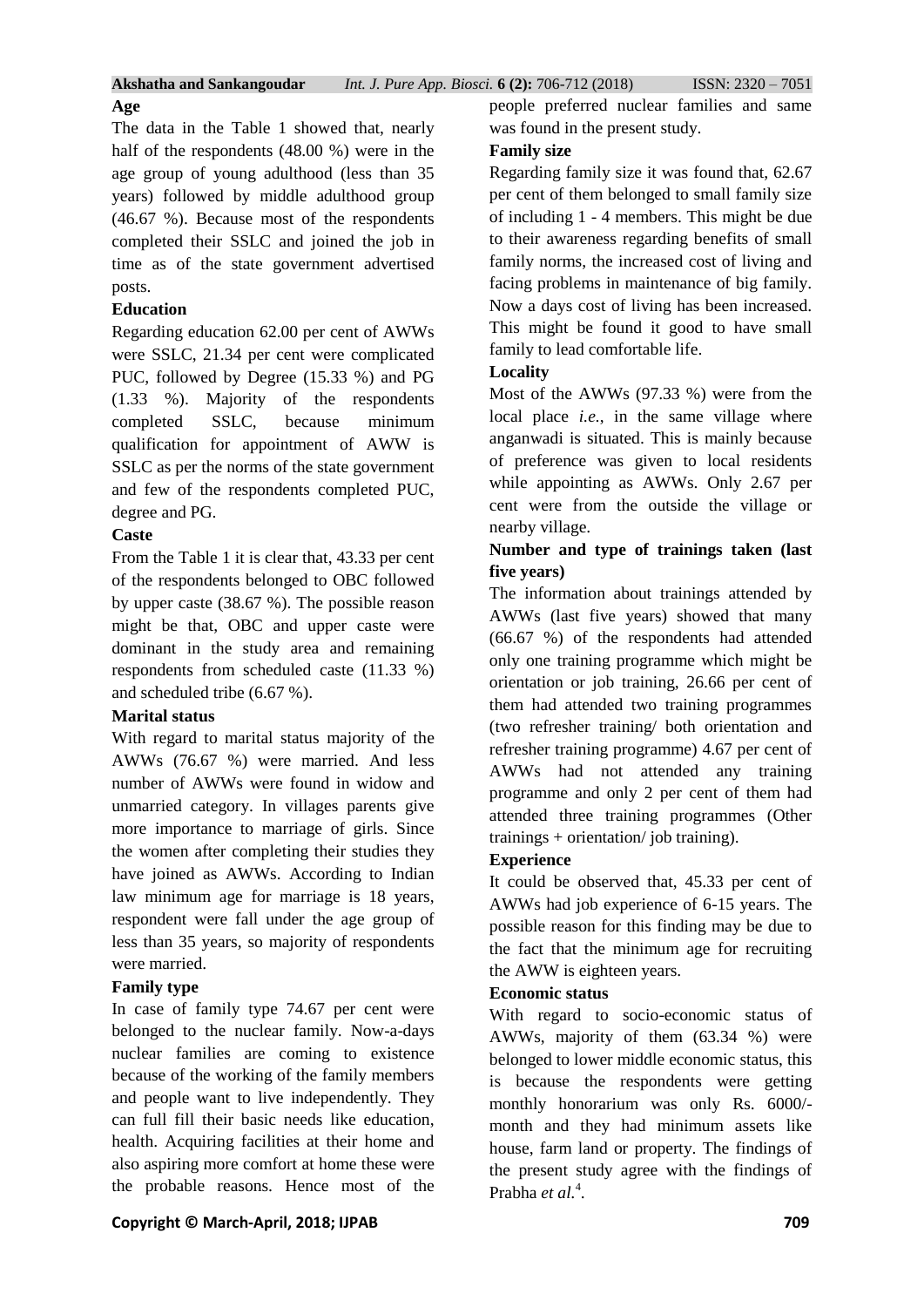|                                       |                                                                                        |                                      |                          |                                        |                          |                          |                                      | $n = 150$               |
|---------------------------------------|----------------------------------------------------------------------------------------|--------------------------------------|--------------------------|----------------------------------------|--------------------------|--------------------------|--------------------------------------|-------------------------|
| Sl.                                   | <b>Statements</b>                                                                      | Ext<br>Sat                           | Mod<br>Sat               | Mild<br>Sat                            | Mild<br><b>Dis</b>       | Mod<br><b>Dis</b>        | Ext<br>Dis                           | <b>Job</b> satisfaction |
| No.                                   |                                                                                        | $\overline{\mathbf{F}(\mathcal{C})}$ | $\overline{F(°_0)}$      | $\overline{\mathbf{F}(\mathcal{V}_0)}$ | $\overline{F(\%)}$       | $\overline{F(\%)}$       | $\overline{\mathbf{F}(\mathcal{H})}$ | index                   |
| 1.                                    | The amount of security in the job                                                      |                                      | 23<br>(15.33)            | 103 (68.66)                            | $\overline{9}$<br>(6.00) | 5<br>(3.33)              | 3<br>(2.00)                          | 67.66                   |
| 2.                                    | The kind of rules, policies and practices that govern in<br>the job                    | 6(4.00)                              | 25<br>(16.67)            | 93<br>(62.00)                          | 10<br>(6.67)             | $\overline{9}$<br>(6.00) | $\tau$<br>(4.66)                     | 65.33                   |
| 3.                                    | The amount of compensation is reasonably good for<br>living                            | ÷,                                   | 6<br>(4.00)              | 23<br>(15.33)                          | 17<br>(11.33)            | 61(40.67)                | 43 (28.67)                           | 37.55                   |
| 4.                                    | The kind of benefit plans (vacation, retirement, medicals<br>and so on) in the job     | 1(0.67)                              | $\overline{4}$<br>(2.67) | 10<br>(6.67)                           | 30<br>(20.00)            | 56 (37.33)               | 49<br>(32.66)                        | 35.22                   |
| 5.                                    | The chance of future promotion in the job                                              | 2(1.33)                              | $\overline{5}$<br>(3.33) | 16(10.67)                              | 39<br>(26.00)            | 44<br>(29.33)            | 44<br>29.33)                         | 38.88                   |
| 6.                                    | The kind of working conditions (lighting, noise, office<br>space and so on) in the job | 2(1.34)                              | 17<br>(11.33)            | 80 (53.33)                             | 15<br>(10.00)            | 28 (18.67)               | 8<br>(5.33)                          | 58.44                   |
| 7.                                    | The interesting or enjoyable nature of the work in my<br>job, I feel                   | 4(2.67)                              | 19<br>(12.67)            | 77 (51.33)                             | 24<br>(16.00)            | 11(7.33)                 | 15<br>(10.00)                        | 59.55                   |
| 8.                                    | The amount of recognition and respect that receive for<br>the work                     | 5(3.33)                              | 19<br>(12.67)            | 80 (53.33)                             | 17<br>(11.33)            | 22 (14.67)               | $\overline{7}$<br>(4.67)             | 60.77                   |
| 9.                                    | The opportunity I have in my job to work with people I<br>like, I feel                 | 9(6.00)                              | 15<br>(10.00)            | 80 (53.33)                             | 13<br>(8.67)             | 18<br>(12.00)            | 15<br>(10.00)                        | 59.88                   |
| 10.                                   | The technical competence of my immediate superior                                      | 5(3.33)                              | 23<br>(15.33)            | 82 (54.67)                             | 13<br>(8.67)             | 20(13.33)                | $\tau$<br>(4.67)                     | 62.11                   |
| 11.                                   | The opportunity to achieve excellence in the work                                      | 5(3.33)                              | 23<br>(15.33)            | 73 (48.67)                             | 22<br>(14.67)            | 18<br>(12.00)            | 9<br>(6.00)                          | 60.88                   |
| 12.                                   | The considerate and sympathetic nature of immediate<br>superior                        | 4(2.67)                              | 20<br>(13.33)            | 77 (51.33)                             | 11<br>(7.34)             | 23 (15.33)               | 15<br>(10.00)                        | 58.44                   |
| 13.                                   | The kind of responsibility and independence in the job                                 | 3(2.00)                              | 23<br>(15.33)            | 84<br>(56)                             | 13<br>(8.67)             | 14 (9.33)                | 13 (8.67)                            | 61.00                   |
| 14.                                   | The opportunity for acquiring higher skill                                             | 4(2.67)                              | 19<br>(12.67)            | 91 (60.66)                             | 10<br>(6.67)             | 19 (12.67)               | $\overline{7}$<br>(4.66)             | 62.00                   |
| 15.                                   | The amount of compensation for the work                                                | $\boldsymbol{0}$                     | 6<br>(4.00)              | 23 (15.33)                             | 16<br>(10.67)            | 52 (34.67)               | 53 (35.33)                           | 36.33                   |
| 16.                                   | An overall consideration with respect in the job                                       | 2(1.34)                              | 20<br>(13.33)            | 101(67.33)                             | 12<br>(8.00)             | 15<br>(10.00)            | $\overline{a}$                       | 64.66                   |
| <b>Overall Job Satisfaction Index</b> |                                                                                        |                                      |                          |                                        | 55.54                    |                          |                                      |                         |

#### **Akshatha and Sankangoudar** *Int. J. Pure App. Biosci.* **6 (2):** 706-712 (2018) ISSN: 2320 – 7051 **Table 2: Job satisfaction of Anganwadi workers**

Table 2 shows that, job satisfaction of AWWs. They were satisfied with regard to job security, kind of rules, policies and practices in the job, kind of working condition, interesting or enjoyable nature of the work, recognition and respect from people, opportunity in the job, technical competence of immediate superior, opportunities in the job, considerate and sympathetic nature of the superiors,

responsibilities and independence in work,. They were dissatisfied with regard to compensation, kind of benefit plans like vacation, retirement and medical facility etc. and with regard to promotion. Over all job satisfaction index was 55.54, it means AWWs had job satisfaction up to the extent of 55.54 per cent.

|  |  | Table 3: Job satisfaction levels of Anganwadi workers |  |
|--|--|-------------------------------------------------------|--|
|  |  |                                                       |  |

|                                   |                  | $n = 150$  |
|-----------------------------------|------------------|------------|
| Category                          | <b>Frequency</b> | Percentage |
| Extremely dissatisfied (16 - 28)  |                  |            |
| Moderately dissatisfied (29 - 42) | 42               | 28.00      |
| Mild dissatisfied $(43 - 56)$     | 48               | 32.00      |
| Mild satisfied $(57 - 70)$        | 46               | 30.67      |
| Moderately satisfied (71 - 83)    |                  | 8.67       |
| Extremely satisfied (84 - 96)     |                  | 0.66       |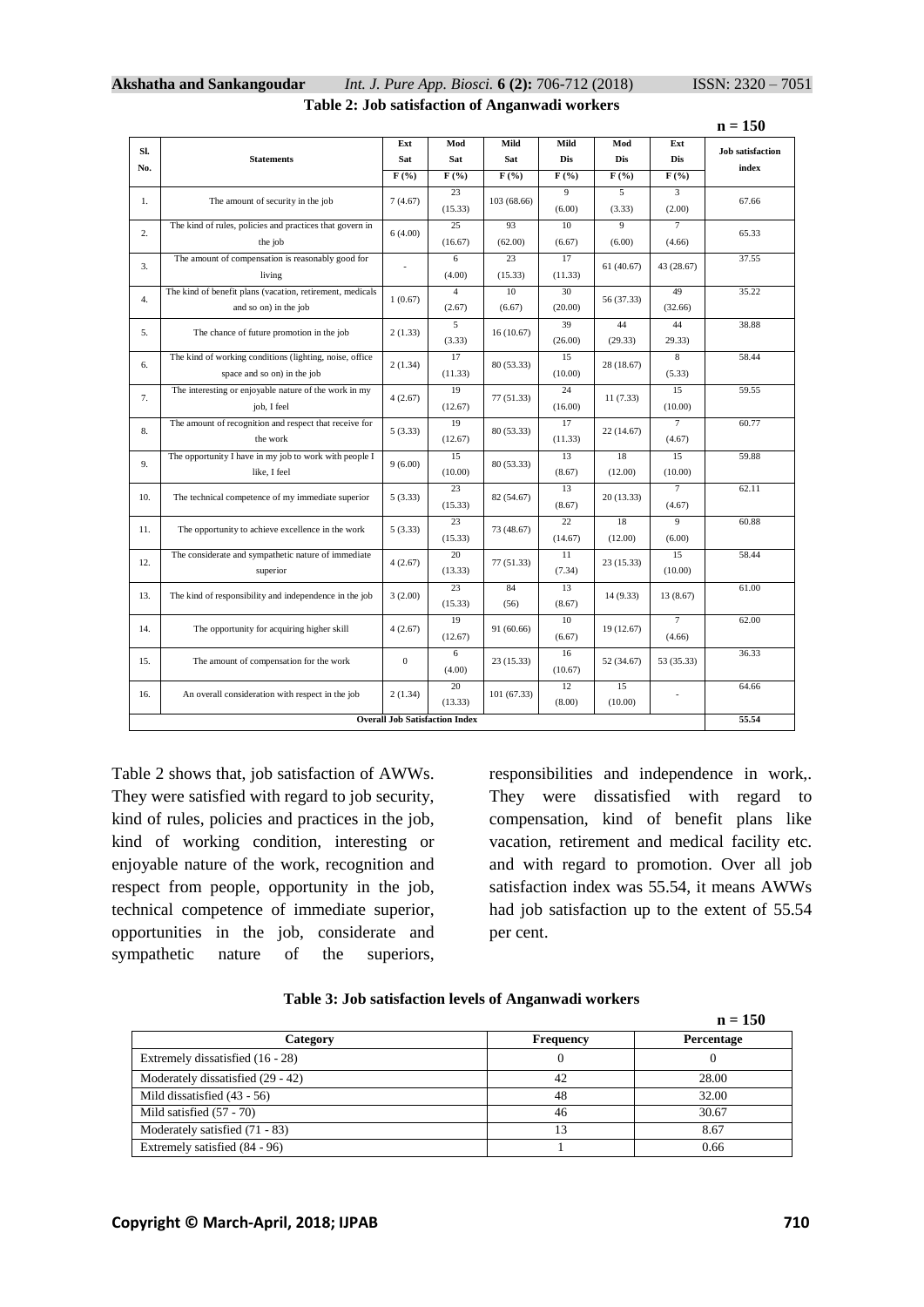**Akshatha and Sankangoudar** *Int. J. Pure App. Biosci.* **6 (2):** 706-712 (2018) ISSN: 2320 – 7051

The critical analysis of level of job satisfaction (Table 3) indicates that, 32.00 per cent of AWWs possessed mild dissatisfaction, followed by mild satisfaction (30.67 %), moderately dissatisfaction (28.00 %), moderately satisfaction (8.67 %), extremely satisfaction (0.66 %) and none of the AWWs belonged to the extremely dissatisfaction category. The results in line with Gardharia *et*   $al.$ <sup>1</sup> and Vijayavardhini and Aruna Kumari<sup>5</sup>, who also found medium level job satisfaction followed by low and high job satisfaction. When job satisfaction level was divided into two categories *viz.,* job satisfaction and job dissatisfaction, it revealed that 60.00 per cent of them were dissatisfied whereas 40.00 per cent were satisfied with their job.

Overall, majority of the AWWs were dissatisfied with their job. The main reason for their dissatisfaction was inadequate honorarium, salary paid is a vital source of satisfaction. The honorarium they receive was not in proportion to their job performance, due to inadequate honorarium she felt insecurity in the job. Other reasons were her work load, she has to perform other department's works along with her responsibilities, no compensation for the extra work, maintaining too many registers, lack of proper infrastructure facilities in the anganwadi centre, less recognition for good work, no freedom of work and less opportunities might be the reasons for dissatisfaction.

| Table 4: Correlation coefficients between selected factors and job satisfaction of Anganwadi workers |
|------------------------------------------------------------------------------------------------------|
| $n - 150$                                                                                            |

|         |                       | $\mathbf{u} - \mathbf{v}$                 |
|---------|-----------------------|-------------------------------------------|
| Sl. No. | Independent variable  | Pearson correlation coefficient 'r' value |
| 1.      | Age                   | $-0.056$                                  |
| 2.      | Education             | 0.073                                     |
| 3.      | Size of family        | $0.169*$                                  |
| 4.      | Socio-economic status | 0.050                                     |
| 5.      | Experience            | $-0.017$                                  |
| 6.      | Training              | 0.107                                     |
| 7.      | Job performance       | $0.161*$                                  |
| .       | .                     |                                           |

\* Significant at 0.05 level

The critical analysis of the Table 4 revealed the relationship between selected factors and job satisfaction of AWWs. The variable namely size of family was positively and significantly correlated with job satisfaction of AWWs at five per cent level. The reason might be that, as family size increases the members in the family distribute their work at home and they get time to work outside. AWW can devote more time to the anganwadi children and can have job satisfaction. In case of job performance, good performer had fully involved in the job and understands the intricacy of job and do justice to the job. So the job performance is directly related to the job satisfaction.

**Copyright © March-April, 2018; IJPAB 711** Further, the job performance was tested with job satisfaction of AWWs. It was found that, this variable was positively and significantly correlated at five per cent level. The job satisfaction and job performance are

related to mental acceptance of the job. The job satisfaction will serve as a spur to employees to do their job better and those who performing their job better are likely to derive high satisfaction in their job.

Age was found to be non-significant with job satisfaction of AWWs. The probable reason for this kind of no relationship might be that, AWW with young age or older age group, they have to perform same job in the anganwadi as a Anganwadi worker. And experienced worker also don't have benefit plans like promotion, increased salary in the AWW job.

Education of the AWWs was nonsignificant with job satisfaction. SSLC based AWWs or degree, PG based AWWs would get same salary. This disparity might have contributed to non-significant finding. So, the education has not influenced job satisfaction. Whereas it might influenced by other factors